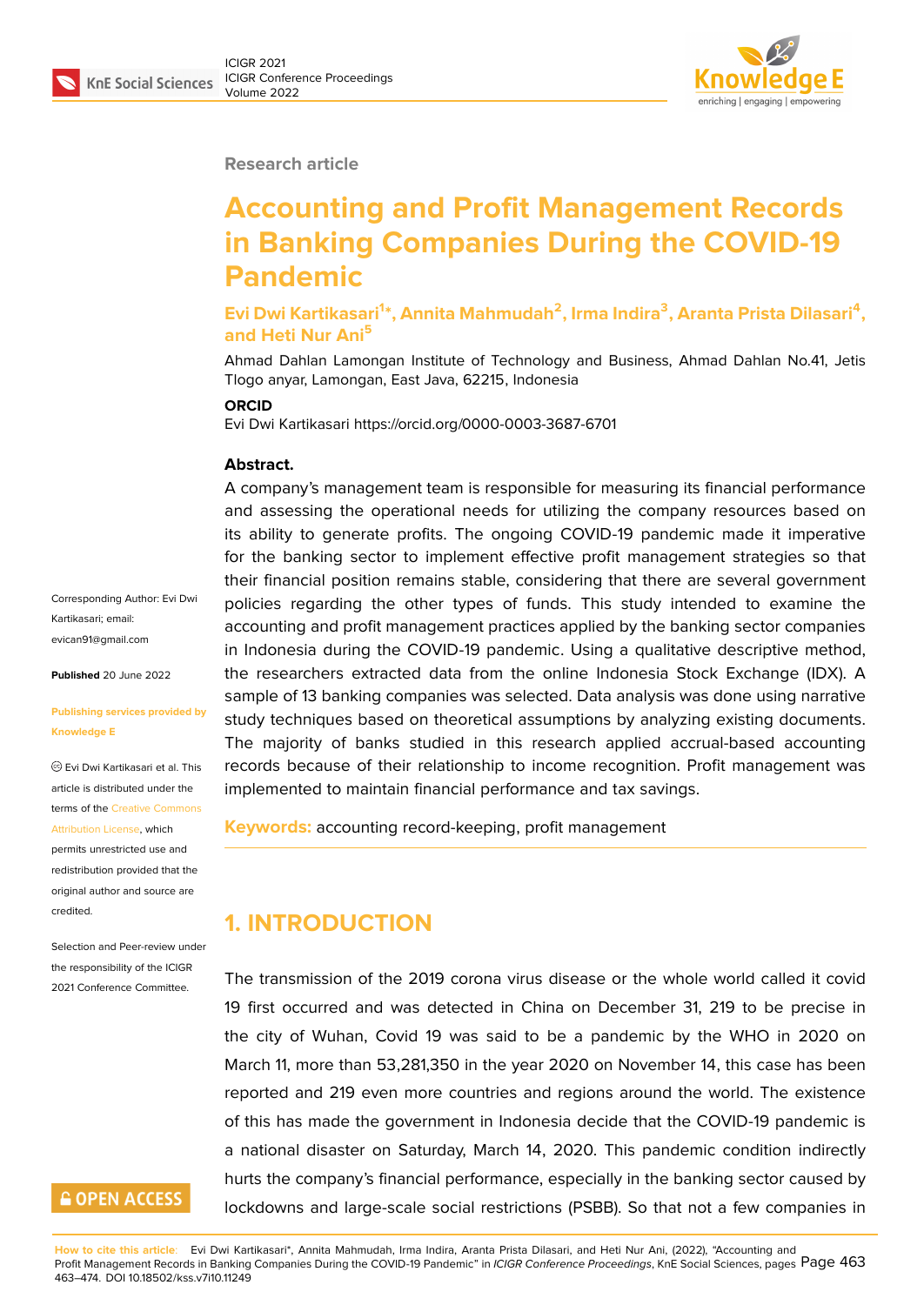**KnE Social Sciences** 

the banking sector experience problems related to cash flow and balance sheets. The impact of the economic sector due to the Covid-19 pandemic is reflected in income and sustainability in employment. There are workers on April 20, 2020, according to the Ministry's data, there are 2,084,538 workers in 116,370 companies that have been laid off. In August 2020 BPS reported that economic growth in Indonesia in the second quarter of 2020 experienced minus 5.32%. If previously it was reported that the growth in the economy in Indonesia was only around 2.97% which grew, this shows that there was a significant decline from growth of 5.02% in the same period in 2019 ago. The banking sector is an intermediation institution that supports the needs of investment funds for the business world, so the COVID-19 Pandemic is considered to be an important problem for banks. The Indonesian government issued several Monetary policies of Bank Indonesia in addressing the impact of Covid-19. Some of the policies include BI increasing the intensity of intervention in financial markets, BI lowering the minimum mandatory current account ratio (GWM) of conventional commercial banks which was previously 8 percent from DPK now 4 percent, and the existence of credit restructuring policy. Credit restructuring is an effort to improve credit activities to debtors who have the potential to have difficulty meeting their obligations. Bank Indonesia's monetary policy certainly makes banks have to adjust their performance so that their financial performance remains good. Banking financial performance in addition to being seen from the appearance of its financial statements can also be traced from the assessment of accounting recording techniques. Accounting recording techniques can show how the techniques implemented lead to improvements in cash flow, income statements, and company balance sheets. The trust of investors (shareholders) must be maintained by the company's management so that this can motivate them to make improvements in accounting recording techniques. The important thing related to improving the company's financial condition is the level of profit. Profit becomes the main goal of the establishment of the company and the expected investor for the

return of investment services made. The condition of the Covid-19 pandemic that gave rise to monetary policy can affect banking profit. Credit restruksi by providing a decrease in credit interest and reduction of principal arrears and credit interest directly impact the company's profit so that the company needs to do profit management. Profit management is generally used as an effort by companies to influence or interfere with information on financial statements to trick stakeholders or someone who wants the state and capabilities of the company. Managers make certain decisions in financial statements to exert influence on stakeholders with contract results to keep investing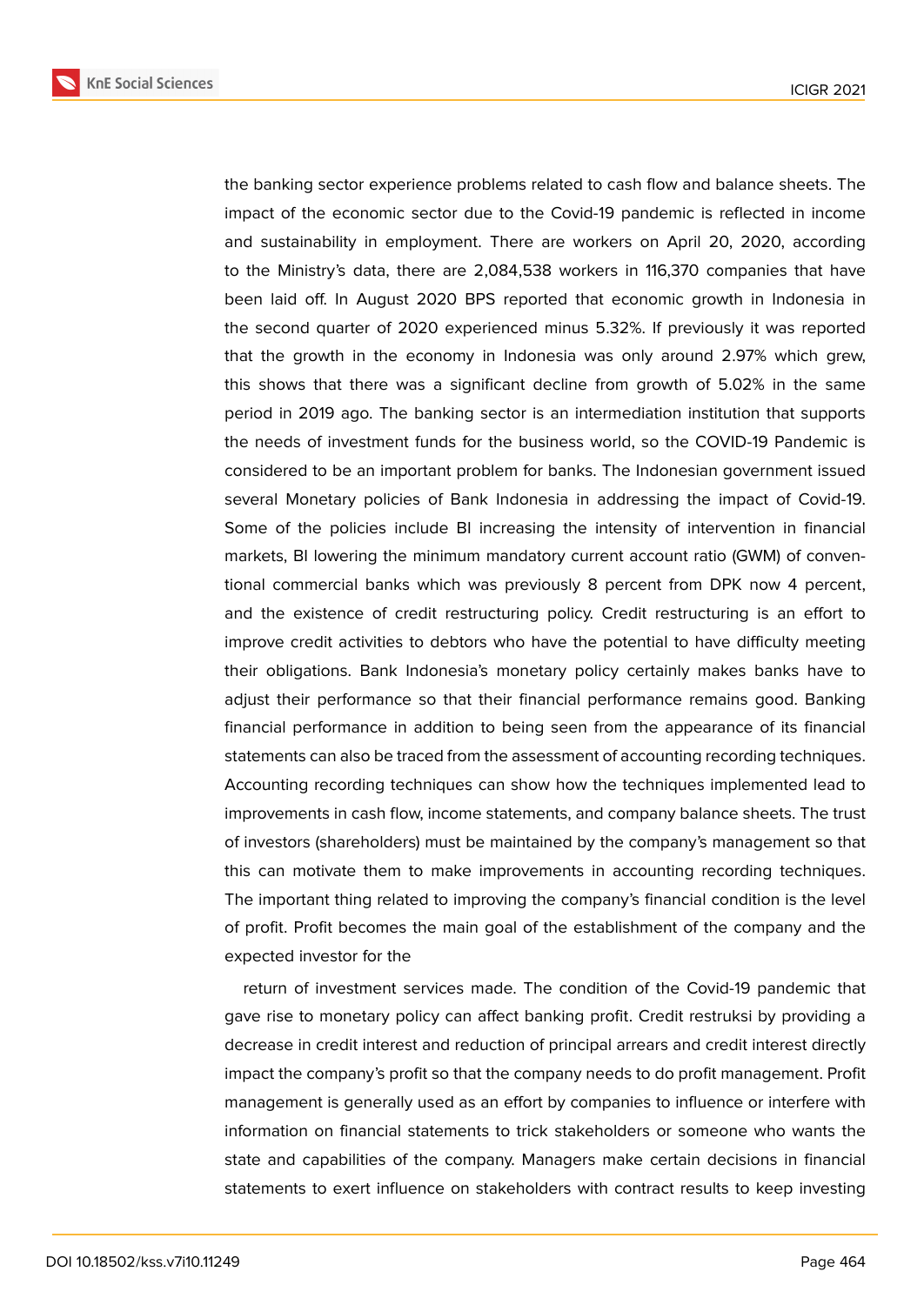in the company. How are accounting recording methods and earnings management practices applied by banking sector companies during the Covid-19 pandemic? The researchers tried to conduct a study in this study, the hope of the purpose of this research is that bank managers are expected to take the initiative to use accounting practices in increasing financial capacity. to the company during the covid 19 pandemic.

## **2. LITERATURE**

### **2.1. Agency theory**

Supriyono, (2018) Agency theory is a relationship that occurs between the agent and the principal is where the principal is the party who gives orders or directions in the form of orders to the agent (management) for how the agent performs its duties, how to run and manage the company and also how to delegate decision making to the agent [1]. Hamdani, (2016) Agency theory discusses the contract relationship between agents (management) and principle (shareholders) and their problems [2]. Principle as a capital supplier gives confidence to the agent to manage the assets he has and the agent [m](#page-10-0)ust report the development of the asset to the principal periodically. This relationship is governed by a contract called an agency contract ( Jensen [an](#page-10-1)d Meckling, 1976) [3]. However, in the course of the relationship that is expected to run well turned out to cause conflict so that it is needed to bridge between agents and principals, namely auditors. This agency theory helps the manager in providing detailed and relevant information [to](#page-10-2) the pertinent shareholders about the conditions in the company, both the financial condition and business operations from company. Availability of news on financial reporting is provided reliably, relevantly, and promptly until the basis for policy making can be used process by shareholders regarding investment decisions. In addition to being useful for shareholders, financial statement information is also important for the auditor. The auditor understands the problems of interest that occur between the principal and the agent. Conflicts of interest can occur for a variety of reasons, such as information asymmetry. Information asymmetry is defined as an information imbalance due to unequal distribution of information between agents and principals. According to Scott (2015) that the existence of positions, background functions of principals, agents and interests that are opposite or different but require each other, inevitably in practice will cause opposition by attracting interests and influences between each other [4]. Agency theory seeks to answer the problem of agency that occurs because parties who work together have different goals. The emergence of interest by an independent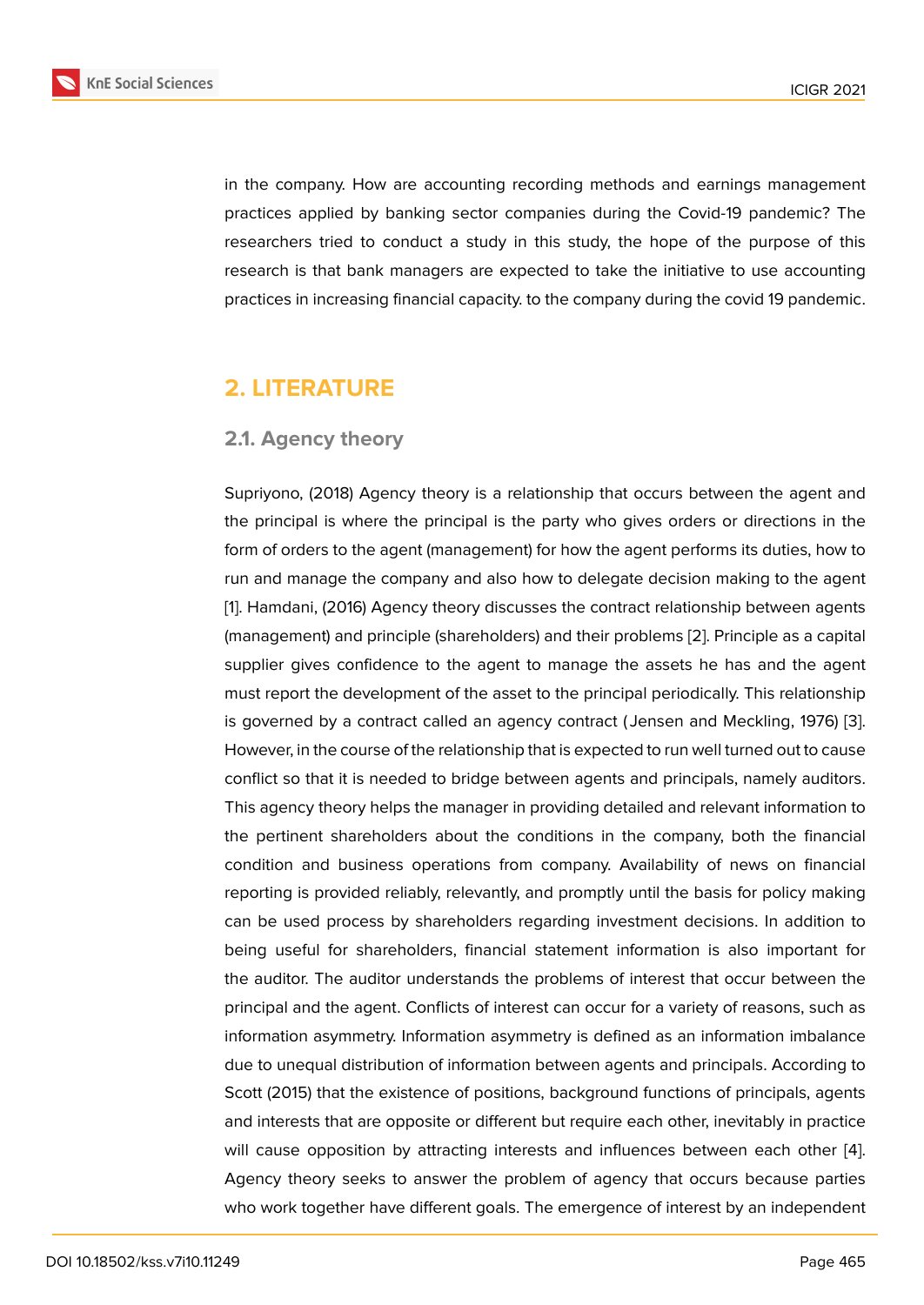third party in providing or checking trust regarding financial reporting by management or so-called auditors is due to information about asymmetry. Part of the audit, which is the purpose of assurance, is to reduce the acquisition of information asymmetry that is taking place between the principal and management. Therefore, the placement of principals requires a mechanism by which the auditor is employed as an independent person in conducting the auditing process on financial reporting, it is hoped that the quality of financial reporting can increase which will later be able to make shareholders' confidence in financial reporting (Ittonen, 2010) [5]. With an independent auditor, it is expected that there will be no more fraud in financial statements made by management. So that financial statements will produce relevant information and be useful for investors and creditors.

#### **2.2. Profit Management**

Profit management or commonly referred to as earnings management is an action taken by managers to increase or decrease profits that will be reported into the financial statements. The financial statements will be shown to stakeholders or parties who have certain interests in the company. The process of raising or decreasing profits is not done carelessly but is done by accounting principles. Profit management is usually used as an effort by the company to influence or interfere with information on financial statements to trick stakeholders or people who wish to know the company's capabilities and circumstances. Managers make certain decisions in financial statements to trick stakeholders or to influence the outcome of contracts that use the numbers in financial statements. The term intervention is used because some parties consider profit management to be cheating but some consider it not as cheating. It is not considered cheating because it is still done by managers in accounting procedures and methods that are still acceptable and generally recognized. Healy and Wahlen (1999: 369) Profit management as management efforts in using its considerations in compiling financial statements, to mislead stakeholders in assessing the company's performance or can affect revenues that have been determined based on financial statement figures [6]. While the definition of profit management According to Scott (2000: 351) is the selection of accounting policies from several accounting policy alternatives available in existing standards that

can maximize the market value of the company [7]. According to Scott (2003: 377), some of the factors that drive individuals or business entities to do profit management are [8]: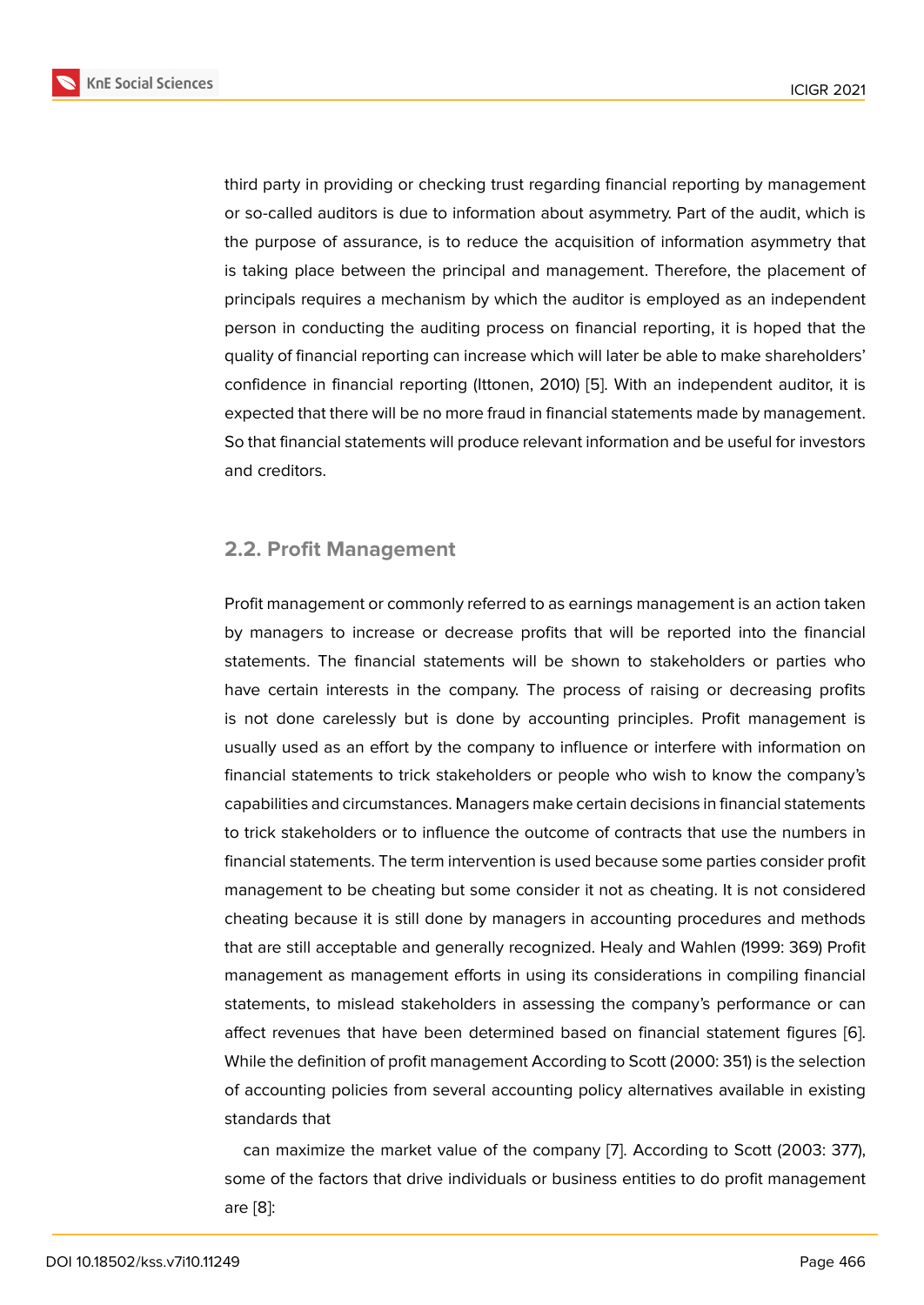

- 1. Bonus Motivation To motivate managers to be able to work optimally in managing the company, usually shareholders promise bonuses when the company's performance achieves planned results. One way to measure the performance of managers is to look at the amount of profit that the company managed to earn in a certain accounting period. The greater the profit that the company managed to earn, the maximum acceptance of the bonus will be obtained.
- 2. Debt Motivation For the interests of the company's expansion needs relatively large amounts of funding, this funding needs in addition to obtained from their capital can also be met from outside parties of the company, namely creditors. To attract creditors to invest their funds in the company, managers sometimes beautify the company's financial statements so that the capability of a company looks good and becomes an attraction for investors.
- 3. Tax Motivation The existence of management actions to minimize the amount of taxes that must be paid by the company is one of the factors that motivate management to do profit management. Management uses tax accounting policies to present profits that are lower than the actual profits earned by the company.
- 4. Motivation Initial Public Offering (IPO) Profit management is also often done by companies that will conduct their initial stock offerings to the public. Efforts to beautify financial statements aim to make the company's financial performance look good so that it attracts potential investors to invest funds by buying shares of the company.
- 5. Motivation for The Change of Directors sometimes motivates the conduct of profit management by the company's management. With the company's performance that looks good, then at the end of the board of directors' performance will also still look good in the eyes of shareholders.
- 6. Political motivation
- 7. In companies with strategic business fields and related to the needs of the wider community such as electricity, gas, fuel, the government provides subsidies so that the company can carry out its operations well and can provide the needs of the community at an affordable price. Sometimes government subsidies motivate management's creative actions to maintain financial performance in certain positions so that subsidies can be maintained.
- 8. Political Motivation In companies with strategic business fields and related to the needs of the wider community such as electricity, gas, fuel, the government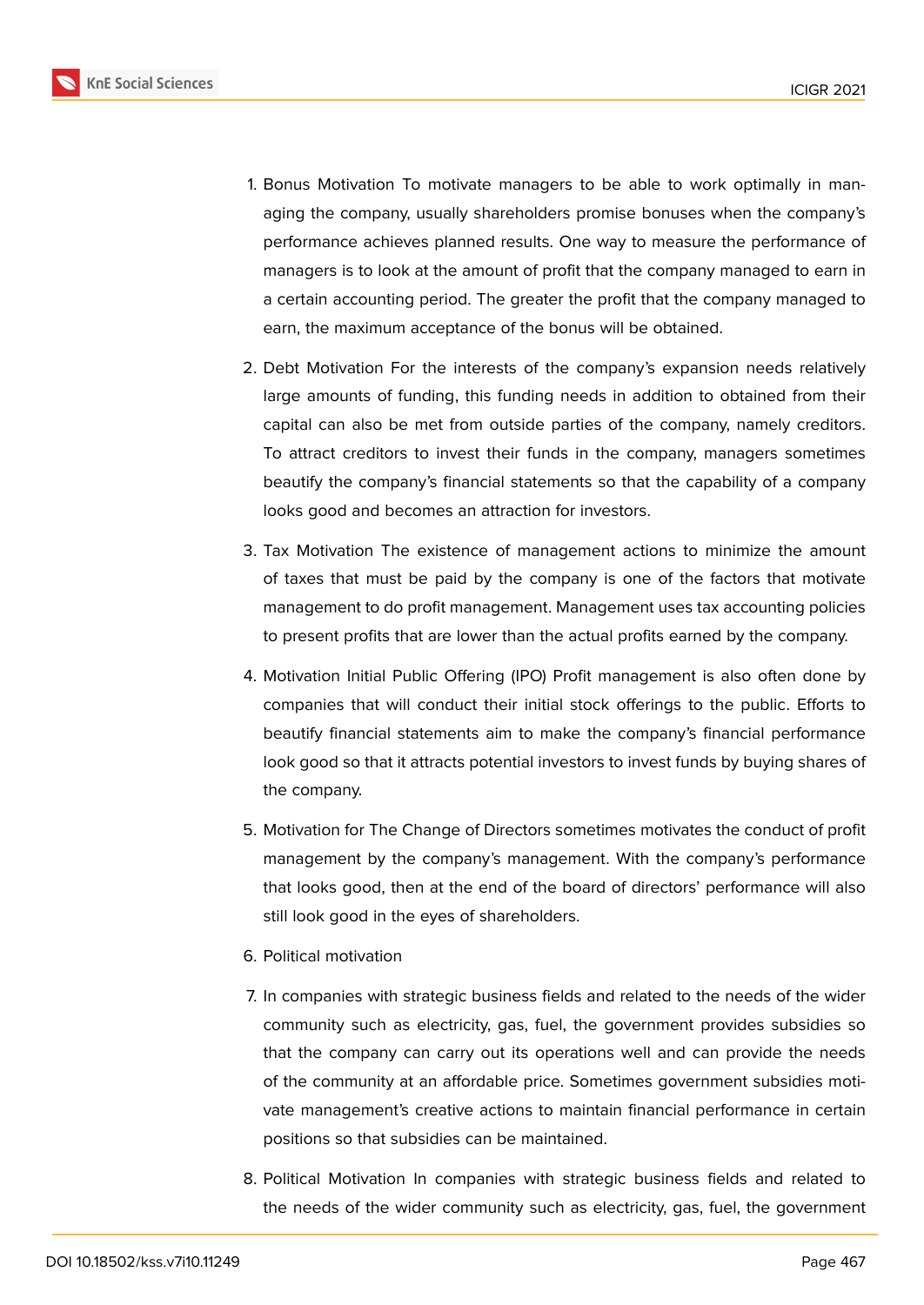provides subsidies so that the company can carry out its operations properly and can provide the needs of the community at an affordable price. Sometimes government subsidies motivate management's creative actions to maintain financial performance in certain positions so that the provision of subsidies can be maintained.

#### **2.3. Accounting Records**

(Fahmi, 2018) The accounting record method is a system for implementing accounting practices. Methods in accounting records are known there are 2 (two) methods [9].

#### **2.4. Cash base method**

Cash Base is one of the most meaningful designs in accounting, where cash base recording is a style of recording the transaction period occurs where money is obtained or issued. Sis cash is accounting that trusts the effects of transactions and other events when cash or cash equivalents are earned or given that are used for the receipt of income, expenditure, and financing. The cash base will generally record all activities but if the payment funds have not been obtained then the recording of the transaction is not done and if the cash has been obtained then the transaction will be recorded.

### **2.5. Accrual base method**

The accrual basis has a different function with the recording of the cash base, where the transaction can be recorded because the transaction has a relationship of money in or out in the future or the future. Transactions on an accrual basis are recorded at the time of the transaction even though money has not been earned or issued. In other words, an accrual basis is an accounting base that recognizes the influence of transactions and other events at the time of the transaction and the event occurs without regard to when cash or cash equivalents are received or paid.

Laeven *et al*, (2014) shows If the balance sheet reporting to the bank during the overall financial crisis is an irrelevant representation of a healthy bank's finances [10]. There are observations when banks overestimate their capital ratios and fixed assets during the mortgage crisis in the US. Another thing about sustainable assets in the presence of real estate can be rated very highly on balance sheets in banks, the most imp[orta](#page-10-3)nt of which is market banking, while large exposures with banks to mortgage-backed securities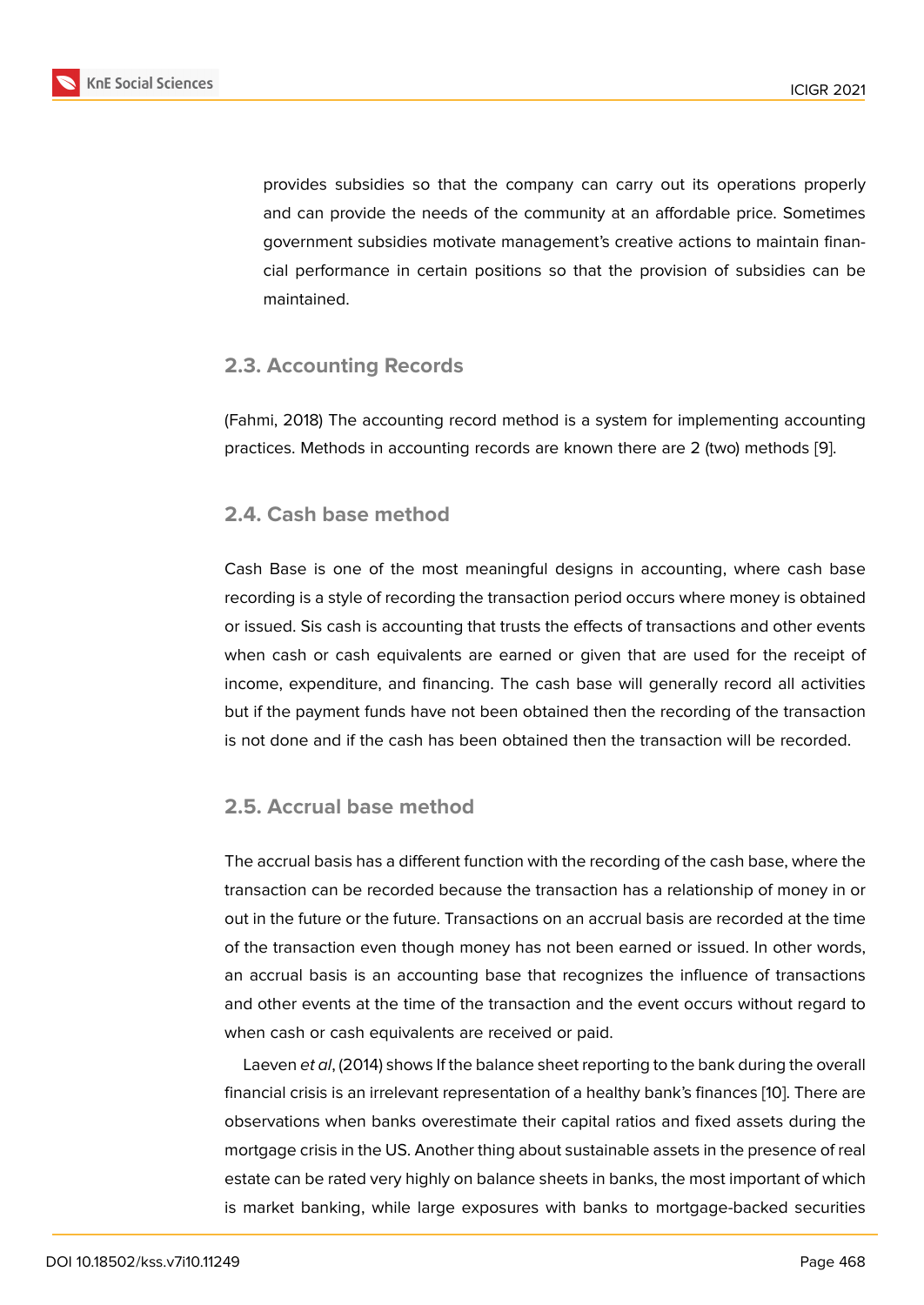have less provision for loss- making loans or banks that have problems in borrowing money. the use of accounting policies on the classification of mortgage-backed securities in inflated financial reporting held. Arnold, (2009) shows that accounting practices are more involved in global financial crises as well as opinions on recapitalizing financial

institutions for the restoration of global financial system stability [11], (Ozili & Arun, 2018) which proves that the system at banks manipulates the provision of estimated loan losses in ease profits during a recession.[12]

## **3. RESEARCH METHODS**

Descriptive qualitative research is the type of this research. This research method is a method based on the philosophy of postpositivism where the assessment of the conditions of use in the object, in which the researcher is the main instrument, trigulation data collection and inductive data analysis and the results in qualitative research explain more than generalization. Moleong (2007: 6) states that qualitative research is research with the aim of knowing what is happening or is being experienced by an object in the study. The purpose of qualitative descriptive research is to reflect and answer in a gamble about the phenomenon to be researched by understanding an event [13].

Humans are the result of writing in the form of sentences or statements that correspond to the actual circumstances and are research instruments, this is explained in qualitative research. Qualitative descriptive method used in this study to [fin](#page-11-0)d out the accounting recording practices used by banking Indonesia during the the Covid-19 pandemic compared with previous studies that was used in Indonesia. The same is an event that has an impact on the condition of financial instability of the company. Secondary data used in this study. Data analysis that is carried out using narrative study techniques based on theoretical assumptions by analyzing existing documents, namely company financial statements on the IDX at http://www.idx.co.id. With 13 companies used in the research sample in 2020.

## **4. RESULTS AND DISCUSSIONS**

Banks will reduce their participation in economic activities that require communication between people while the Covid-19 pandemic is still ongoing, especially if Covid-19 continues to spread the virus. Uncertainty and fear cause financial markets to become unbalanced, this is because investors avoid risk and tend to decide to invest in what they think is safe. Capital becomes a problem for a company, supply is affected due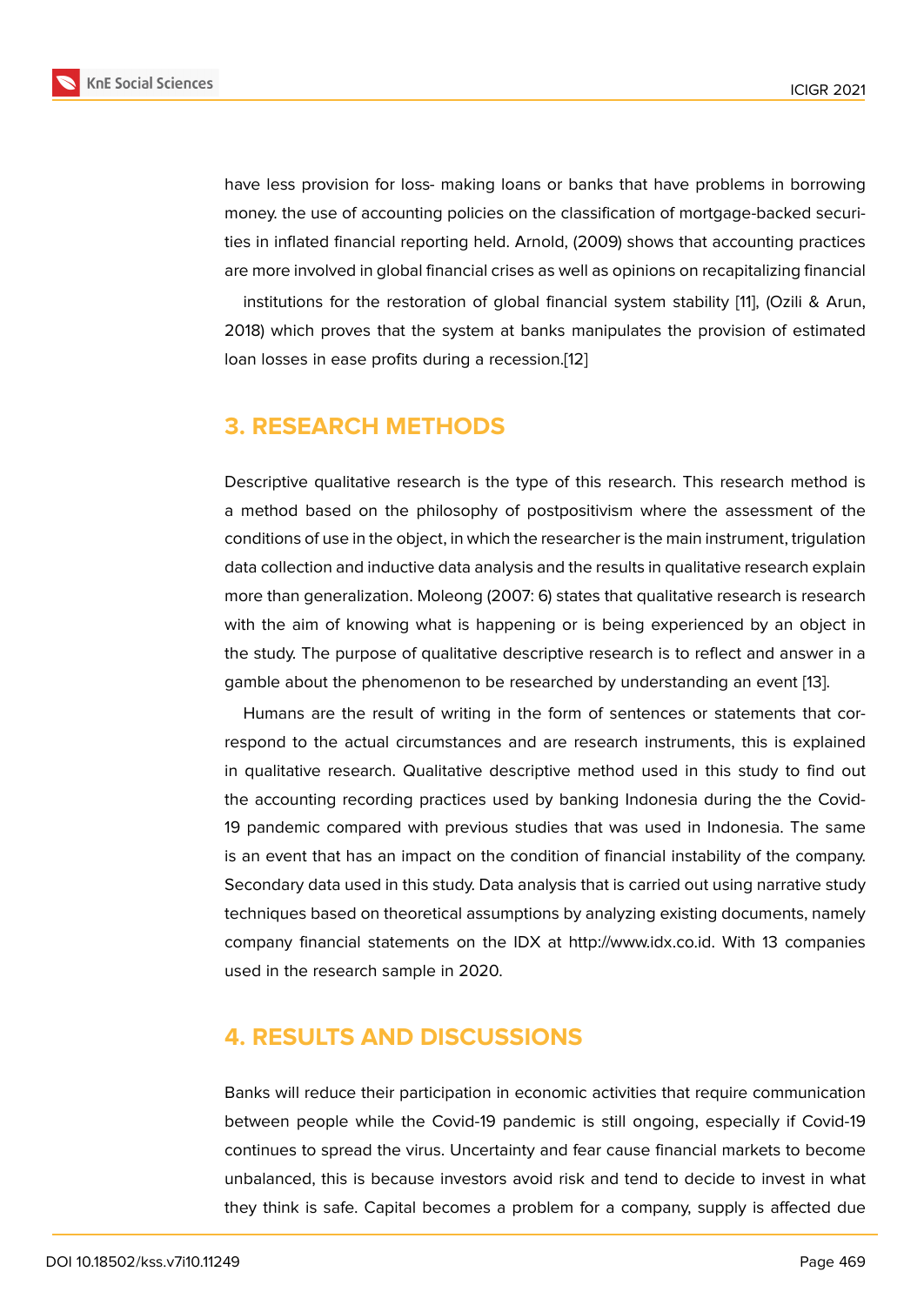| No  | Code        | <b>Emiten Name</b>                                   | The IPO    |
|-----|-------------|------------------------------------------------------|------------|
| 1)  | BMRI        | Bank Mandiri (Persero) Tbk                           | 14/07/2003 |
| 2)  | <b>MEGA</b> | Bank Mega Tbk                                        | 17/04/2000 |
| 3)  | SDRA        | Bank Woori Saudara Indonesia 1906<br>Tbk             | 15/12/2006 |
| 4)  | <b>BBTN</b> | Bank Tabungan Negara (Persero) Tbk                   | 17/12/2009 |
| 5)  | BBYB        | Bank Yudha Bhakti Tbk                                | 13/01/2015 |
| 6)  | <b>NISP</b> | <b>Bank OCBC NISP Tbk</b>                            | 20/10/1994 |
| 7)  | <b>BJBR</b> | Bank Pembangunan Daerah Jawa 08/07/2010<br>Barat Tbk |            |
| 8)  | <b>BBCA</b> | <b>Bank Central Asia Tbk</b>                         | 31/05/2000 |
| 9)  | <b>BNGA</b> | Bank CIMB Niaga Tbk                                  | 29/11/1989 |
| 1O) | BNII        | Bank Maybank Indonesia Tbk                           | 21/11/1989 |
| 11) | BBNI        | Bank Negara Indonesia (Persero) Tbk                  | 25/11/1996 |
| 12) | <b>BDMN</b> | Bank Danamon Indonesia Tbk                           | 06/12/1989 |
| 13) | BBRI        | Bank Rakyat Indonesia (Persero) Tbk 10/11/2003       |            |

Table 1: List of companies used as research samples.

*Source:* www.idx.go.id *(processed data)*

to decreased production, a decrease in private equity investment, profits will decrease and operational financing will increase which causes the company's capabilities to be not good. In a pandemic condition in reducing the unfavorable impact on the company's capabilities, companies can use accounting techniques to perform financial reporting.

#### 1. Fair Value Financial Reporting

Fair value financial reporting, reporting debt on the balance sheet refers to the convention of recording debt and asset value at prices where transactions occur between market participants. Changes in recording fair value in the financial statements of profit and loss on the type income and expenses. Another method of valuation is market value, which relies on the valuation of assets and liabilities concerning their contemporary market value. Companies that have large debts during the pandemic or large amounts of securities liability may have an incentive to reassess their liabilities at current market price using fair value or the closest substitute that reduces the total payable and the total debt to the company. This works if the debt contract is accomp anied by the option of calculating fair value. Fair value accounting in the past was related to the existence of a financial crisis. Subsequent research proves that fair value in accounting contributed to the existence of a financial crisis in 2008 even though it was not a direct cause. It was obtained by several experts stating the recognition that fair value in accounting contributed to the existence of a financial crisis (Laux, & Leuz, 2010) [14], obtained another statement if fair value in accounting was a financial crisis that was used as a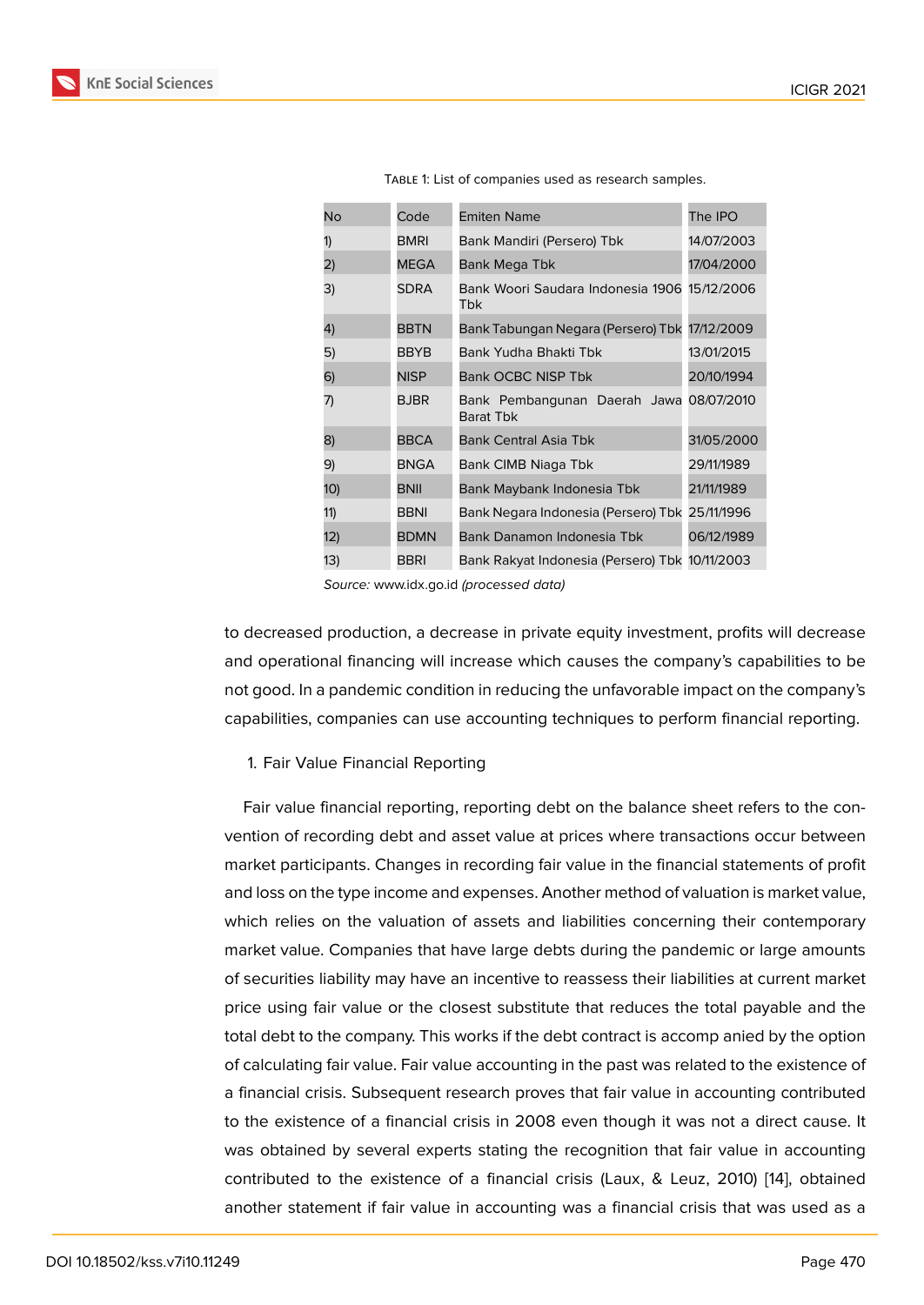scapegoat (Veron, 2008) [15]. Although the effect of fair value on accounting on the pandemic has not been known empirically,it is possible to suspect that if the debtor or creditor

benefits, it will be disad[van](#page-11-1)taged during the pandemic when the valuation of assets and debts is calculated based on market prices.

1. Big-Bath Accounting, Bailout Funds, and Stimulus Packages

Big-bath accounting is a profit management technique in which the removal of large accounting is carried out on revenues in the current period to reduce assets (Hope & Wang, 2018) [16], resulting in lower costs in the future. Banks that experienced a drastic decline in sales in early 2020 are companies that must list the financial conditions that are what they are in the first interim financial statements of 2020. When a company uses Big Bath acc[oun](#page-11-2)ting, it refers to the cost adjustment process of subsequent years to the current fiscal year. This will reduce assets and profits in the current year for the company but will allow them to make their future results look better. A government that provides the stimulus and a bailout package for a depressed industry, will most likely point to the use of Big Bath's deep accounting in an attempt to hide the company's surplus assets and revenues. These assets and incomes can be suspended for subsequent years when the country has recovered from the situation. Amid a global pandemic, where a company's financial statements are already poor, the use of Big Bath techniques can make a company's performance results look worse than they are. That would create room for a deferral of revenue for the next financial year, allowing the company to reduce costs, and increase its profits in the future.

1. Large Profit Alignment and Loss Avoidance Accounting

No bailouts or stimulus packages were obtained during the pandemic, banks will try to be competitive during the pandemic by using accounting techniques that can enable companies to inform balanced profits in a sign that the company does not perform poorly when compared to other competitive conditions during ongoing pandemic. An example of the use of accounting techniques used for this purpose is to use accounting techniques to avoid losses and income smoothing. Profit size fluctuations from time to time, reductions, smoothing are involved in income smoothing so that the reported profits have never been too big or too small (Ozili, 2017) [17]. The smooth running of a company can be carried out by the company by delaying financing for development and research (R&D) as well as by reducing labor wages during the year the pandemic occurs. In addition, companies may be involved in a num[be](#page-11-3)r of practices in avoiding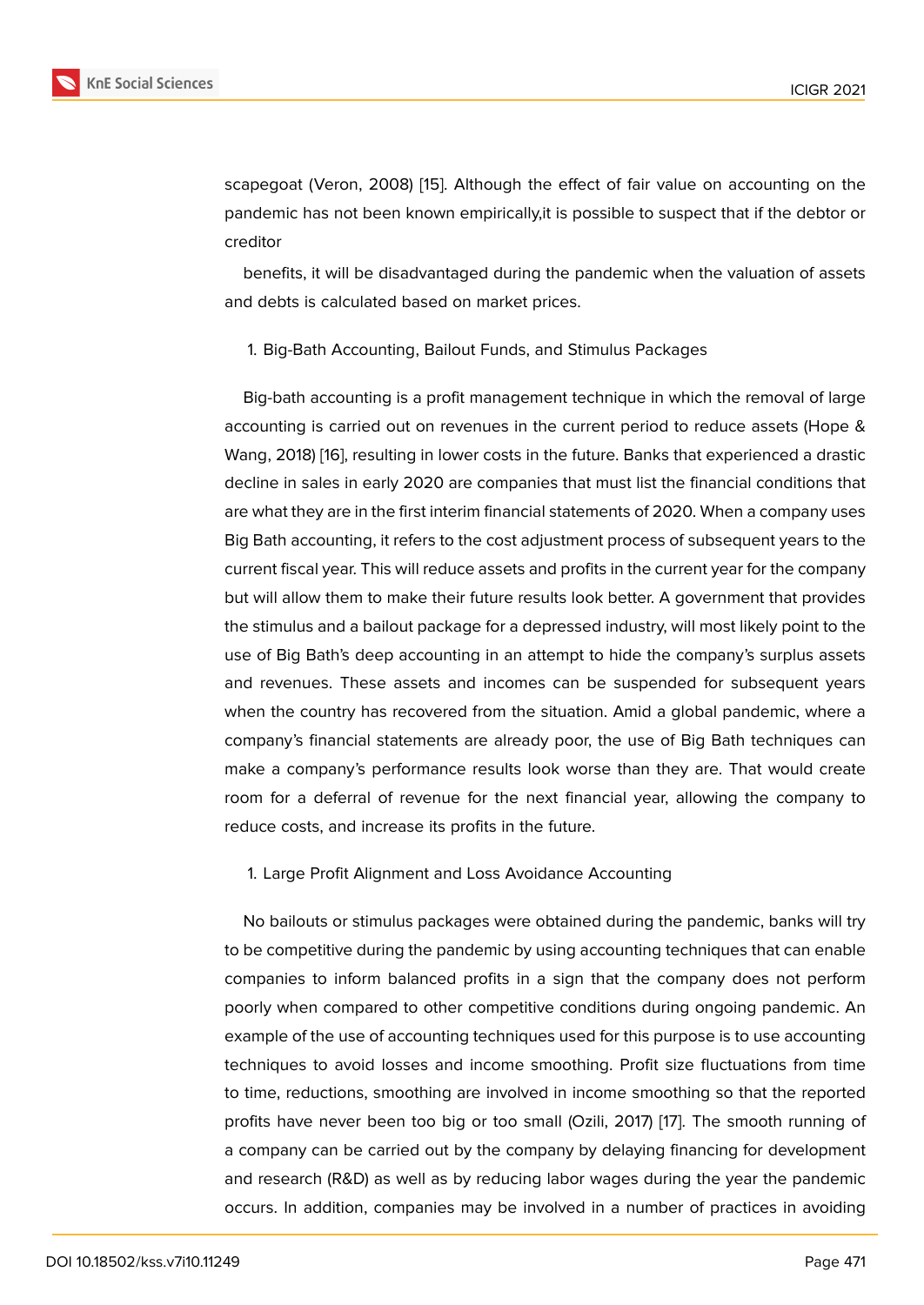

losses by deferring substantial financing in the coming year or by recognizing future profits in the year of the pandemic in order to avoid reporting losses in the year of the pandemic. For example, delaying the purchase of software or hardware technology, machinery, equipment that can be carried out by the company in addition to delays in major purchases made on credit and recognition of future cash flows during the year during the pandemic.

1. Loose Accounting Rules During a Pandemic

The loosening of accounting rules, as well as managers who are given more flexibility in financial reporting, this may be necessary in avoiding problems related to bankruptcy in a company or poor performance during the pandemic. However, loosened regulations on accounting during the Pandemu period also led to fraudulent numbers in accounting which ultimately reduced the ability of news to accounting during the pandemic. Laux & Leuz, (2010) prove that loosened regulations on accounting, such as valuation of fair value rules lead to a decrease in the reliability of accounting information and fraud, this is due to the lack of transparency related to asset values. Although it is common for governments to put pressure on accounting standards that are made to ease accounting rules during a pandemic which is also the influence of most financial institutions, the answer to this argument is that accounting regulations cannot be eased during a pandemic, this is because companies can reasonably anticipate regulations on accounting (Laux & Leuz, 2010).

## **5. CLOSING**

#### **5.1. Conclusion**

The research discusses some of the accounting practices that can be used by banks during pandemics. Some accounting recording methods used mostly use accrual-based recording where income is considered more profitable in profit management. Accounting valuation methods that are often used are the Fair Value Method, Market Valuation, AThe research loss, Profit Alignment, and Big Bath Accounting are some of the methods that can help banks hide poor performance, or realize a worse financial position than they are. It concludes that a company's accounting policies greatly affect the extent to which their business is affected by recessions and exceptional circumstances such as 2020. In addition, accounting can help companies to survive, or be the cause of the decay of a banking company. Overall, the discussion of this study suggests that some accounting techniques could be used to mitigate the negative impact of pandemics on a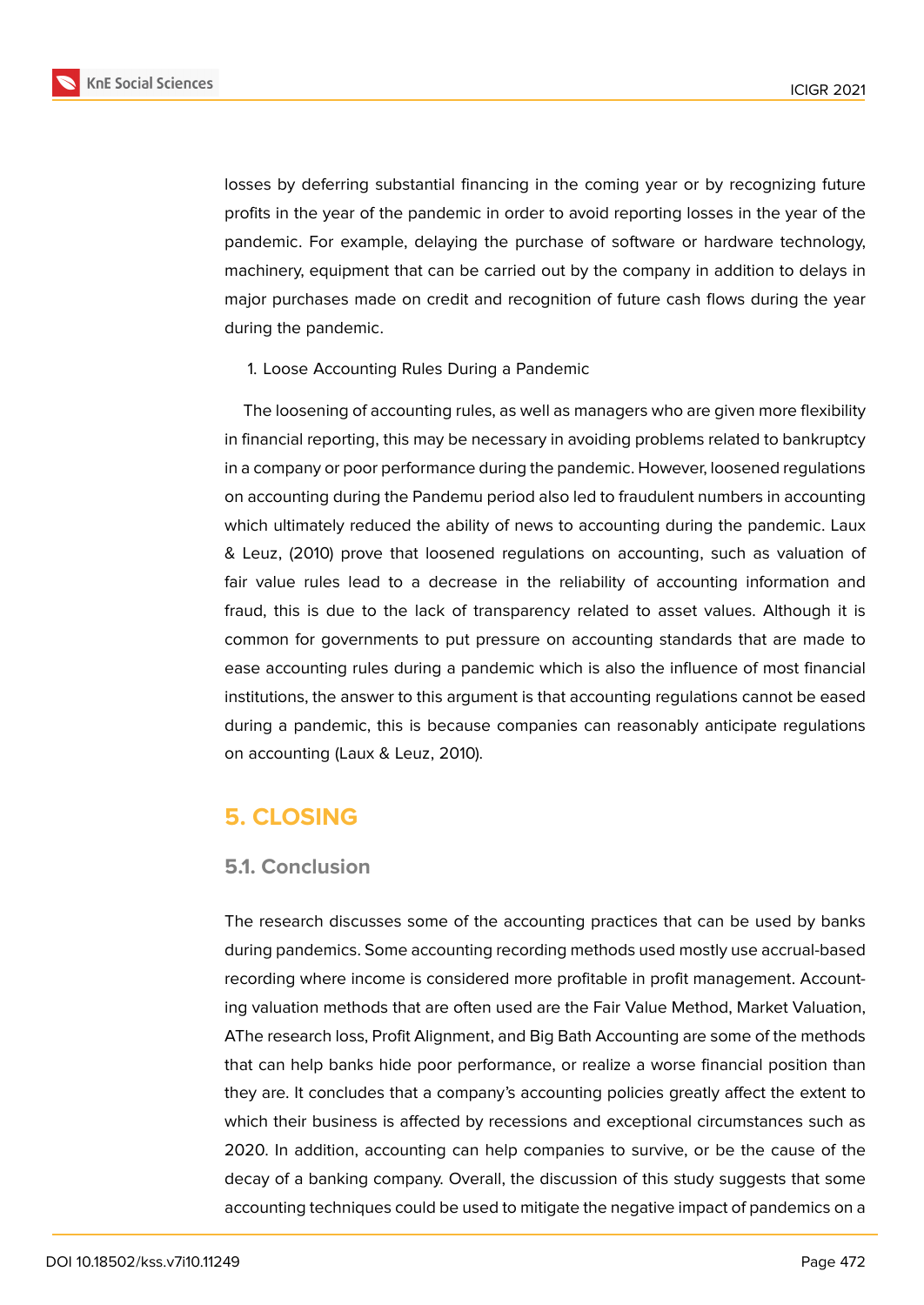

company's financial statements. Some of the techniques that can be used by companies during pandemics include fair value accounting, profit alignment, loss avoidance, and big-bath profit management. The implication is that accounting can play an important role in reducing the impact of pandemics on a company's performance. Accounting methods can be blamed for failing to help reduce the negative effects of pandemics on a company's financial performance when

managers are not allowed to use significant accounting discretion to mitigate the negative effects of pandemics on their balance sheets. A more basic question when the pandemic is getting worse is the question related to accounting participation in society, especially in reducing the negative impact of a crisis in a company. The severity of the Covid-19 pandemic and its social impact puts pressure on a recalculation of the entire field of research in accounting and its relevance to improvement in society during difficult times. In the future, a study is expected to empirically prove the influence of behavior on accounting in a company during a pandemic.

## **References**

- <span id="page-10-0"></span>[1] Supriyono RA. Akuntansi keperilakuan. Yogyakarta: Gajah Mada; 2018.
- <span id="page-10-1"></span>[2] Hamdani H. Good corporate governance: Tinjauan etika dalam praktik bisnis. Jakarta: Mitra Wacana Media; 2016.
- <span id="page-10-2"></span>[3] Jensen MCW. Meckling. Theory of the firm: Managerial behavior, agency cost and ownership structure. Journal of Finance Economic. 1976;3:305-360.
- [4] Scott WR. Financial accounting theory.  $7<sup>th</sup>$  ed. United States: Canada Cataloguing; 2015.
- [5] Ittonen K. A theoretical examination of the role of auditing and the relevence of audit reports. Proceedings of the University of Vaasa. Vassa University. 2010.
- [6] Healy, Paul M, Wahlen JM. A review of the earnings management literature and its implications for standard setting. Accounting Horizons. 1999;13:365-383.
- [7] Scott W. Financial accounting theory.  $7<sup>th</sup>$  ed. Toronto: Prentice Hall; 2000.
- [8] Scott W. Financial accounting theory.  $3^{rd}$  ed. Toronto: Prentice Hall; 2003.
- [9] Irham F. Pengantar manajemen keuangan. Bandung: Alfabeta; 2018.
- <span id="page-10-3"></span>[10] Leaven L, Ratnovski L, Tong H. Bank size and systemic risk. Journal of Banking & Finance.International Monetery Fund. May 2014. 4-23.
- [11] Arnold PJ. Global financial crisis: The challenge to accounting research. Accounting Organizations and Society. 2009;34(6):803-809.